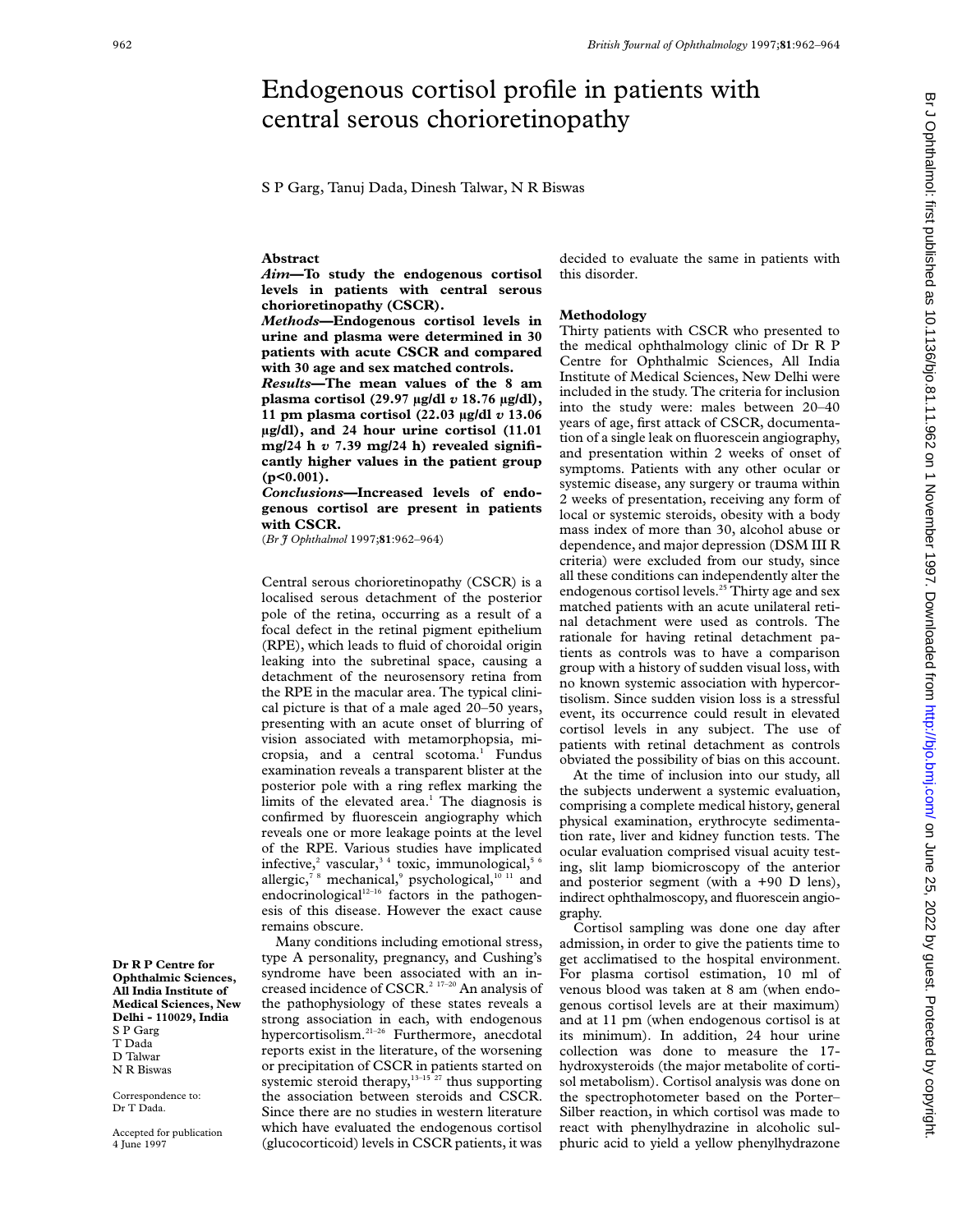compound with maximum absorbence at 410 nm.25 For the urine analysis, the cortisol conjugates were first hydrolysed with the enzyme  $\beta$ glucuronidase to liberate the steroid, which was then similarly measured.

#### **Results**

There was no significant difference in the age and duration of symptoms in the two groups. The mean age (SD) of the patients and controls was 28.6 (5.59) years (range 20–36 years) and 29.27 (5.07) years (range 22–36 years) respectively. The mean duration of symptoms before inclusion in the study was 8.56 (4.19) days in the patients and 6.93 (4.40) days in the controls, with a similar range (1–14 days) in both groups. In 18 patients, the right eye was involved, while 12 had CSCR in the left eye. In the control group, the right eye was involved in 22 cases, while the left was affected in nine cases.

The best corrected Snellen visual acuities in the patient group varied from 6/6 to 6/12 in 24 cases and 6/18 to 6/36 in six cases, while in the control group 25 patients had a visual acuity of less than 6/60, three cases had a visual acuity of 6/18 to 6/36, and two cases had a visual acuity of  $6/6$  to  $6/12$ . The difference was statistically significant ( $\chi^2$  test p < 0.001). The means (SD) of the 8 am and 11 pm plasma cortisol values in the patients and controls were 29.97 (12.44) µg/dl *v* 18.76 (8.26) µg/dl and 22.03 (11.54) µg/dl *v* 13.06 (6.9) µg/dl, revealing significantly higher cortisol values in CSCR patients (*t* test p<0.001). The means (SD) of the 24 hour urine cortisol values (which gives a better idea of the existence of a state of endogenous hypercortisolism) also showed that patients with CSCR had significantly higher values (11.01 (4.14) mg/day in patients *v* 7.39 (2.47) mg/day in controls,  $t$  test  $p < 0.001$ ).

#### **Discussion**

The exact aetiology of CSCR remains controversial. Various studies have documented raised levels of endogenous steroids in states associated with an increased incidence of CSCR, such as pregnancy<sup>18 28</sup> stress,<sup>10 11 17 19</sup> type A personality,<sup>20</sup> and Cushing's syndrome.<sup>12</sup> CSCR has also been shown to have been precipitated by systemic steroid therapy,  $6^{14}$  15<sup>27</sup> indirectly implicating steroids in the pathogenesis of CSCR. Recently Bouzas *et al* <sup>12</sup> reported the development of CSCR in three out of 60 (5%) patients with confirmed Cushing's syndrome, during a period of active untreated disease while plasma cortisol levels were high. Since both CSCR and endogenous Cushing's syndrome are rare diseases, their coincidental association would be highly improbable, especially as Cushing's syndrome affects women more frequently while CSCR is seen predominantly in men. Our study has convincingly shown the positive association between endogenous glucocorticoids (cortisol) and CSCR. We documented the presence of high endogenous cortisol levels in CSCR patients, with significantly higher levels of urine and plasma cortisol compared with the control group (p<0.001). In view of the fact

that the control group had significantly worse visual acuity, and was likely to have had more stress and consequent endogenous cortisol rise, the higher values of cortisol detected in CSCR patients are even more significant. It is hypothesised that increased endogenous glucocorticoids may act as the inciting or precipitating factor for the development of CSCR by their effect on the RPE and the choroidal vasculature.

Cortisol, by suppressing synthesis of extracellular matrix components<sup>29</sup> and inhibiting fibroblastic activity,  $30\overline{31}$  may cause direct damage to the RPE cells or their tight junctions and may even inhibit any reparative activity in the RPE after damage by another aetiological agent. Secondly, cortisol excess may cause increased capillary fragility<sup>32</sup> and hyperpermeability, leading to choroidal circulation decompensation and leakage of fluid into the subretinal space. Furthermore, endogenous hypercortisolism, by inhibiting proliferation of T and B lymphocytes<sup>33 34</sup> and the migration of leucocytes and macrophages<sup>35</sup> may induce a state of immunosuppression, which may increase the proneness to a subclinical acquired infection or reactivation of a latent infection, which may then damage the RPE barrier. Finally, cortisol by its direct effect on ion transport<sup>36-38</sup> may be responsible for the reversal of polarity of the RPE cells, causing them to secrete ions into the subretinal space, leading on to osmotic fluid attraction and the serous macular detachment.

It is our belief that raised levels of endogenous steroids could set off a chain of events, which could result in damage to the RPE barrier and the choroidal vasculature, consequently precipitating CSCR. We, therefore feel that CSCR may be a multifactorial disorder, with increased levels of endogenous steroids playing a pivotal role in the pathogenesis of the disease.

- 1 Spitznas M. Central serous retinopathy. In: Ryan SJ, Schachat AP, Murphy RP, Paty A, eds. *Retina.*St Louis: CV Mosby, 1989;**2**:217–27.
- 2 Von Graefe. Uber centrale recidivierende Retinitis Albrecht Von Graefes. *Arch Ophthalmol* 1866;**12**:211.
- 3 Gifford SR, Marquadt G. Central angiospastic retinopathy. *Arch Ophthalmol* 1939;**21**:211–28.
- 4 Guyer DR, Yanuzzi LA, Slakter JS, Sorenson JA, Ho A, Orlock D. Digital indocyanine green video angiography of central serous chorioretinopathy. *Arch Ophthalmol* 1994; **<sup>112</sup>**:1057–62.
- 5 Diddie K, Aronson A, Ernest I. Chorioretinopathy in a of systemic lupus erythematosus. *Trans Am Ophthalmol Soc* 1977;**75**:122–31.
- 6 Eckstein MB, Spalton DJ, Holder G. Visual loss from central serous retinopathy in systemic lupus erythematous. *Br J Ophthalmol* 1993;**77**:607–9.
- 7 Klien BA. Macular and extramacular serous chorioretinopa-thy. *Am J Ophthalmol* 1961;**51**:231.
- 8 Lowestein A. Central angiospastic retinopathy. *Br J Ophthalmol* 1941;**25**:269.
- 9 Dellaporta A. Central serous retinopathy. *Trans Am Ophthalmol Soc* 1976;**74**:144–53.
- 10 Harrington DO. Psychosomatic interrelationships in ophthalmology. *Am J Ophthalmol* 1948;**31**:1241–51. 11 Harrington DO. Psychosomatic manifestations in ophthal-mology. *Trans Am Acad Ophthalmol* 1947;**52**:78.
- 12 Bouzas EA, Scott MH, Mastorakos G, Chrousos GP, Kaiser
- Kupfer MI. Central serous chorioretinopathy in endogenous hypercortisolism. *Arch Ophthalmol* 1993;111:1229–32.
- 13 Gass JD. Central serous chorioretinopathy and white subretinal exudation during pregnancy. *Arch Ophthalmol* 1991;**109**:677–81.
- 14 Wakakura M, Ishikawa S. An evaluation of corticosteroid treatment for central serous chorioretinopathy. *Rinsho Ganka* 1980;**34**:123–9.